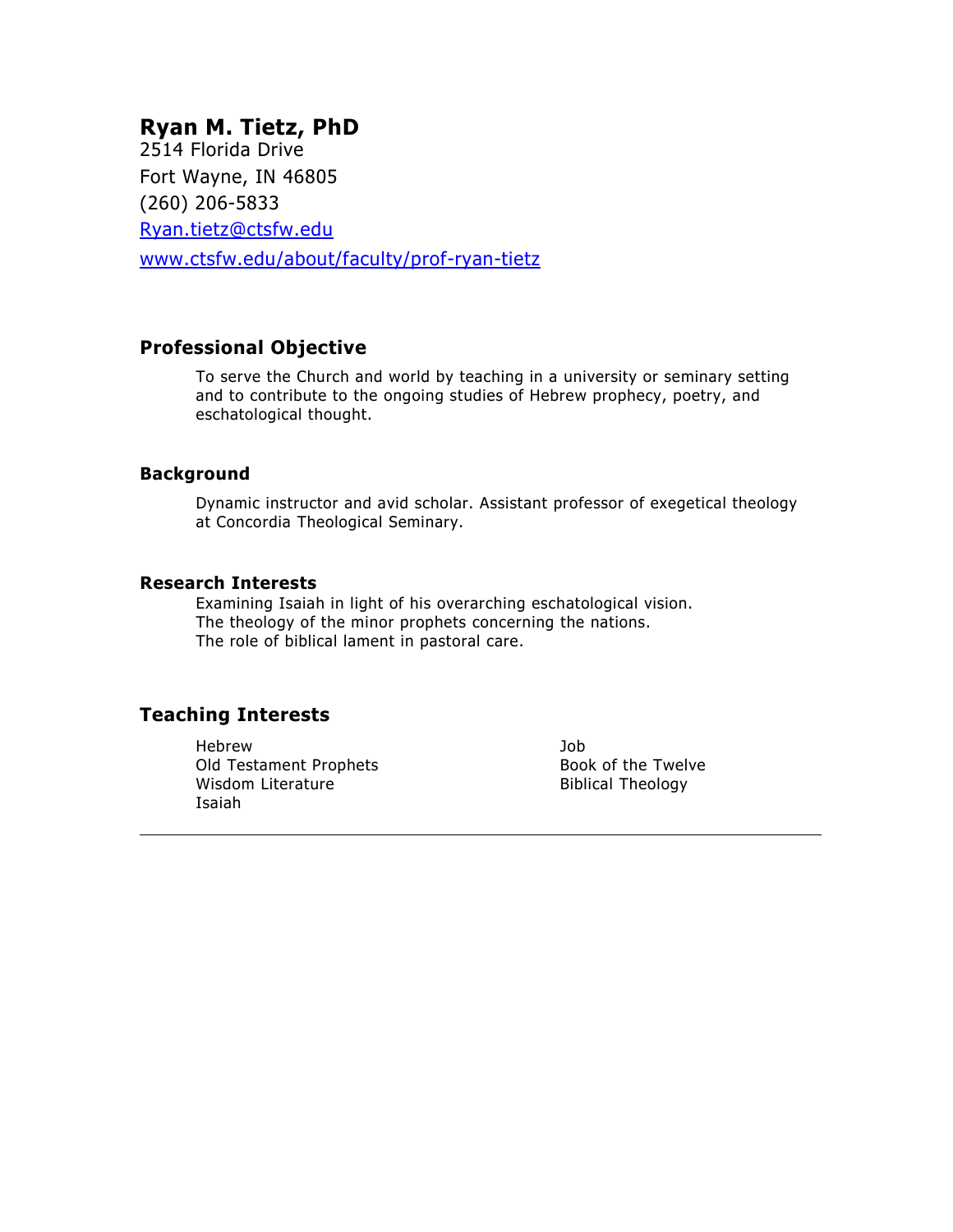# **Education**

Trinity Evangelical Divinity School, Deerfield, IL

### **Doctorate of Philosophy in Theological Studies, Old Testament Concentration**

#### **December 2018**

Dissertation: The Delayed Eschatological Vision: The Theological and Hermeneutical Function of Isaiah 30 Defended: August 30, 2018 Advisor: Willem VanGemeren Readers: John Monson and Richard Averbeck

### **Coursework**

| Theological French I and II<br>Advanced Theological Prolegomena<br>Fundamentalism & Evangelicalism<br>The Theological Scholar<br>Theology of Augustine<br>Wisdom Literature | Principles of Higher Education<br>Exegesis of Isaiah<br>OT Studies I<br>OT Studies II<br>Revelation<br>Eschatology of Isaiah |
|-----------------------------------------------------------------------------------------------------------------------------------------------------------------------------|------------------------------------------------------------------------------------------------------------------------------|
| University of Chicago                                                                                                                                                       |                                                                                                                              |
| <b>Visiting Student</b><br>Class taken as part of doctorate studies.                                                                                                        | <b>Fall 2010</b>                                                                                                             |
| Concordia Seminary, St. Louis, MO                                                                                                                                           |                                                                                                                              |
| <b>Master of Sacred Theology</b>                                                                                                                                            | May 20, 2005                                                                                                                 |
| Major: Exegetical Theology<br>Minor: Practical Theology                                                                                                                     |                                                                                                                              |
| Concordia Seminary, St. Louis, MO                                                                                                                                           |                                                                                                                              |
| <b>Master of Divinity</b>                                                                                                                                                   | May 23, 2003                                                                                                                 |
| Concordia University, Seward, NE                                                                                                                                            |                                                                                                                              |
| <b>B. A. History Pre-seminary Program</b>                                                                                                                                   | May 8, 1999                                                                                                                  |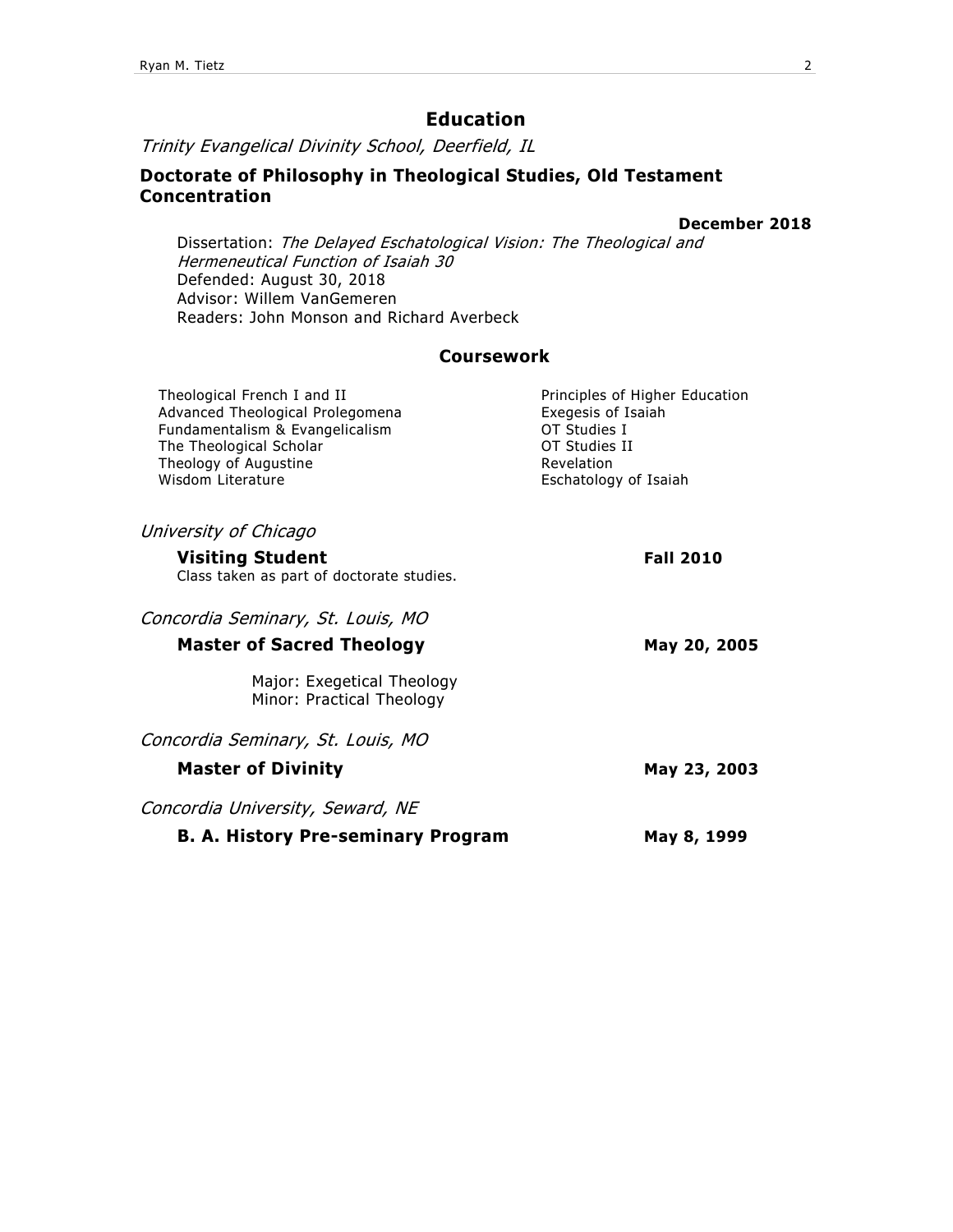# **Teaching Experience**

| Theological Seminary, Fort Wayne, IN | Assistant Professor Exegetical Theology (Old Testament), Concordia | 2015-Present                                                                                                                          |
|--------------------------------------|--------------------------------------------------------------------|---------------------------------------------------------------------------------------------------------------------------------------|
| Greek Readings                       |                                                                    | <b>Fall 2015</b><br><b>Winter 2015-16</b><br><b>Fall 2016</b><br><b>Winter 2016-17</b>                                                |
| Hebrew I                             |                                                                    | Summer 2016<br><b>Winter 2016-17</b>                                                                                                  |
| Hebrew II                            |                                                                    | Summer 2016<br>Spring 2017                                                                                                            |
| Major Prophets                       |                                                                    | <b>Winter 2015-16</b><br><b>Fall 2016</b><br><b>Winter 2016-17</b><br><b>Fall 2017</b><br><b>Winter 2017</b><br><b>Fall 2018</b>      |
| Pentateuch I                         |                                                                    | <b>Fall 2015</b><br><b>Fall 2016</b><br>Summer 2017<br><b>Fall 2017</b><br>Winter 2017<br><b>Fall 2018</b><br><b>Winter 2018-2019</b> |
| Pentateuch II                        |                                                                    | Spring 2016<br>Spring 2017<br>Spring 2018                                                                                             |
| Psalms                               |                                                                    | Spring 2016<br><b>Winter 2016-2017</b><br>Spring 2017                                                                                 |
| Eschatology of Isaiah                |                                                                    | Spring 2018                                                                                                                           |
| Minor Prophets                       |                                                                    | <b>Fall 2018</b>                                                                                                                      |
| Studies in Isaiah                    |                                                                    | <b>Winter 2018-19</b>                                                                                                                 |
|                                      | Adjunct Professor, Concordia University, Chicago, IL               | <b>Fall 2011-</b><br>Spring 2015                                                                                                      |
| Hebrew II                            |                                                                    | Spring 2015                                                                                                                           |
| Readings in Hebrew                   |                                                                    | Spring 2015                                                                                                                           |

**Fall 2014**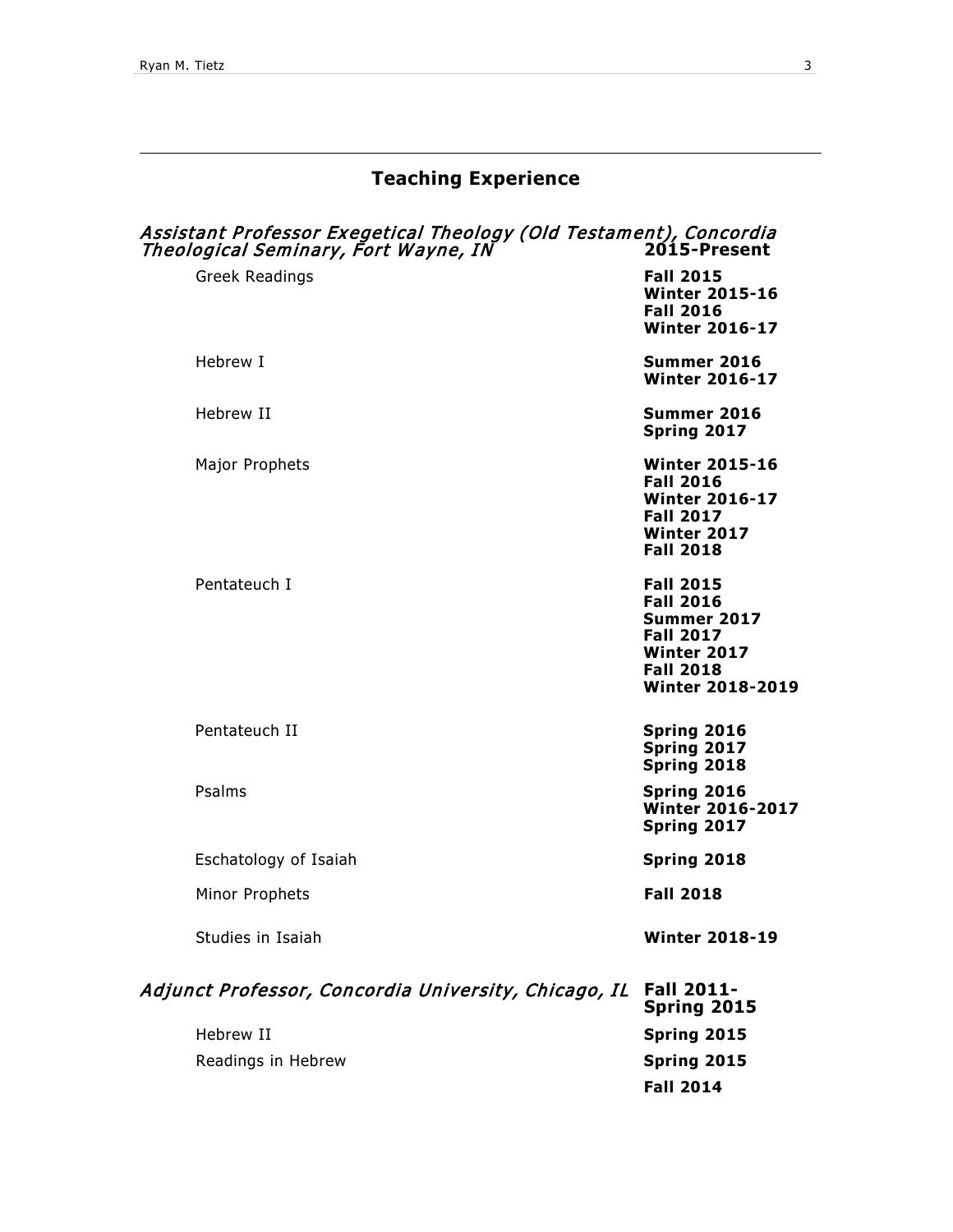| <b>Hebrew Readings</b>                              | Spring 2015<br><b>Fall 2014</b> |
|-----------------------------------------------------|---------------------------------|
| Psalms                                              | <b>Fall 2014</b>                |
| An online course for the Master of Arts in Religion |                                 |
| Pentateuch                                          | <b>Fall 2014</b>                |
| Hebrew I                                            | <b>Fall 2014</b>                |
| The Bible                                           | Fall 2013,                      |
|                                                     | Spring 2014                     |
|                                                     | Spring 2015                     |
| Introduction to New Testament                       | Spring 2012                     |
| <b>Greek Readings</b>                               | <b>Spring 2012</b>              |
| History of Christianity in America                  | <b>Fall 2011</b>                |
| History of Christian Biography                      | <b>Fall 2011</b>                |

#### Atlantic District Region I Diaconate Instructor, Schenectady, NY

This program certifies lay people for service in local parishes under pastoral supervision. Students must have at least a high school degree. Courses taught at an undergraduate level.

| <b>Interpretation of Scripture</b> | <b>Fall 2008</b>                 |
|------------------------------------|----------------------------------|
| Old Testament                      | <b>Fall 2007</b>                 |
| <b>Continuing Education</b>        | <b>Fall 2007-</b><br>Spring 2008 |

# Ethnic Immigrant Institute of Theology Instructor, Concordia Seminary, St. Louis, MO

| Summer 2005                                                                |
|----------------------------------------------------------------------------|
| 2002-2005<br>Graded Elementary Hebrew and Old Testament Exegetical courses |
|                                                                            |
| Summer 1999                                                                |
| 1997-1999                                                                  |
|                                                                            |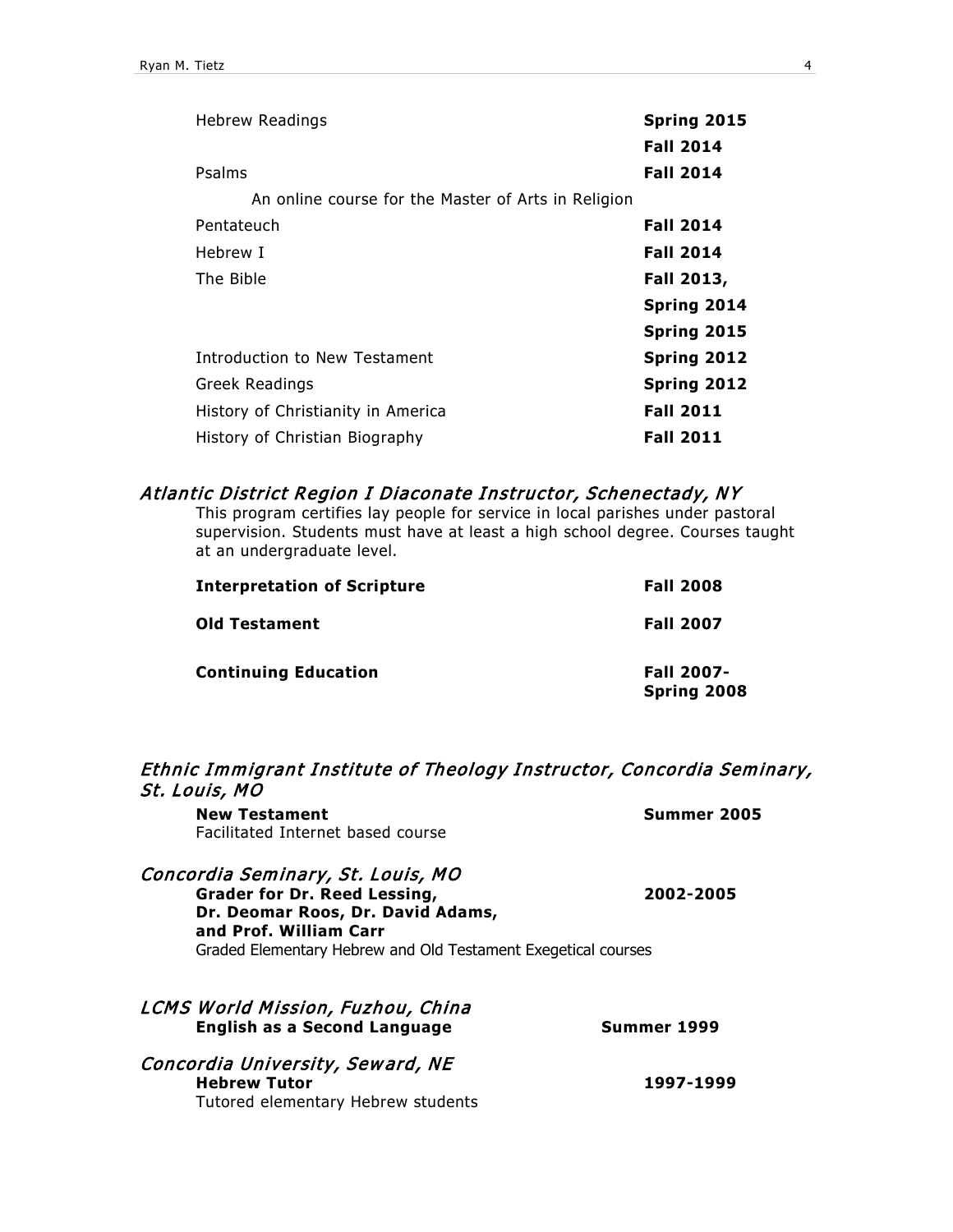### **Clinical Experience**

| <b>Clinical Pastor Education: Level 2</b><br>Forest Park Hospital, St Louis, MO<br>Fr. Charles Hart, supervisor ACPE                         | Sept. 20, 2004-<br>March 20, 2005       |
|----------------------------------------------------------------------------------------------------------------------------------------------|-----------------------------------------|
| <b>Clinical Pastoral Education: Level 1 second unit</b><br>St. Louis University Hospital, St. Louis, MO<br>Rev. Scott Davis, supervisor ACPE | June 1, 2004-<br><b>August 11, 2004</b> |
| <b>Clinical Pastoral Education: Level 1 first unit</b><br>St. Louis University Hospital, St. Louis, MO<br>Rev. Scott Davis, supervisor ACPE  | May 27, 2003-<br><b>August 7, 2003</b>  |

#### **Languages**

Biblical Hebrew – reading with excellent competence Biblical Aramaic – reading with limited competence Biblical Greek – reading with good competence French –reading with limited competence German –reading with fair competence English – native language

# **Publications**

"Unanswerable Questions in Job" [Concordia Journal.](javascript:__doLinkPostBack() 38 no 2 Spr 2012, p 128-133

"Waiting and Waiters: Isaiah 30:18 in Light of the Motif of Human Waiting in Isaiah 8 and 25" Concordia Theological Quarterly 80:3-4 July/October 2016, 251-256

#### **Papers Given**

- "Community in Crisis: Finding Communion Through Lament" Concordia Theological Seminary Symposium. January 16, 2018
- "Waiting is the Hardest Part: Isaiah's Motif of Waiting in Light of God Hidden and Revealed" Concordia Theological Seminary Symposium. January 18, 2017
- "The Ironic Rahab: Isaiah 30:7's of the Rahab Mythic Motif" Lutheranism and The Classics. September 30, 2016.

"Waiting and Waiters: Isa 30 in Light of Isaiah's Vineyard Imagery." Society of Biblical Literature 2016 Midwest Regional Meeting. Bourbonnis IL. Feb. 5-7 2016. Sectional Presentation

"Waiting and Waiters: Isa 30:18 in Light of the Motif of Human Waiting within Isaiah." Evangelical Theological Society 2016 Midwest Regional Meeting, Grand Rapids, Mich., 11-12 March 2016. Sectional Presentation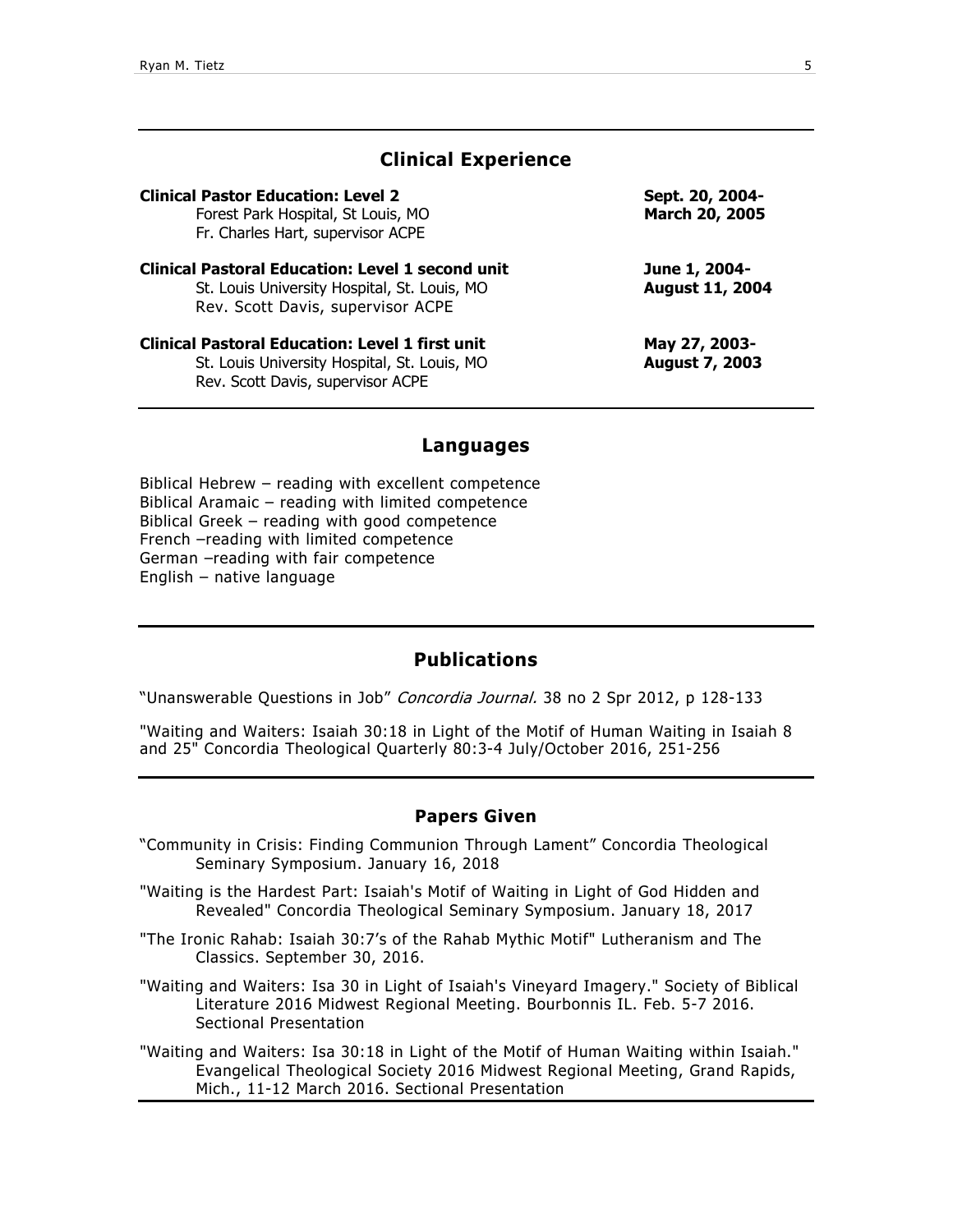- "A Cesspool And A Satiated Sword: Isaiah's Reappropiation Of Torah Depictions Of Moab." Sectional Paper. Concordia Theological Seminary 2013 Symposium. January 23, 2013
- "Creativity And Constraint: Isaiah's Use of the Noah Traditium." Sectional Paper. Concordia Theological Seminary 2012 Symposium. January 18, 2012.
- הַנֵּה יְהוֵה בּוֹקֵק הַאָרֵץ Isaiah's Use of the Deluge in Isaiah 24:18 and Similar Texts." Central States Meeting of the Society of Biblical Literature, March 21, 2011
- "Unanswerable Questions in Job" Sectional Paper. Concordia Theological Seminary 2011 Symposium. January 19,2011

#### **Presentations**

"Advent Preaching Workshop" Concordia Theological Seminary (November 2018)

"Habakkuk" Luther Hostel, Concordia Theological Seminary (October 2018)

"Lamenting with Isaiah" Luther Hostel, Concordia Theological Seminary (October 2017)

"Eschatology of Isaiah" Continuing Education Class in St. Cloud, MN (May 25-27, 2016)

"Waiting in Isaiah" to Decatur Circuit Meeting Dec. 1, 2015

#### **Book Reviews**

Kreglinger, Gisela H. The Spirituality of Wine. Logia, 26 no 3 Eastertide 2017, 43-44.

- Klingbeil, Gerald A. The Genesis Creation Account and Its Reverberations in the Old Testament. Concordia Theological Quarterly, 80 no 1 - 2 Jan - Apr 2016, 189-190.
- Gonzalez, Robert R., Jr. Where Sin Abounds: The Spread of Sin and the Curse in Genesis with Special Focus on the Patriarchal Narratives. JETS 54 no 4 Dec 2011
- Reeder, Caryn A. The Enemy in the Household, Family Violence in Deuteronomy and Beyond. Trinity Journal ns 35 no 2 Spr 2014.

#### **Work Experience**

Concordia Theological Seminary, Fort Wayne, IN **Assistant Professor of Exegetical Theology Fall 2015-Present**

Bethany Lutheran Church, Chicago, IL **Interim Pastor September 2010-**

**August 2014**